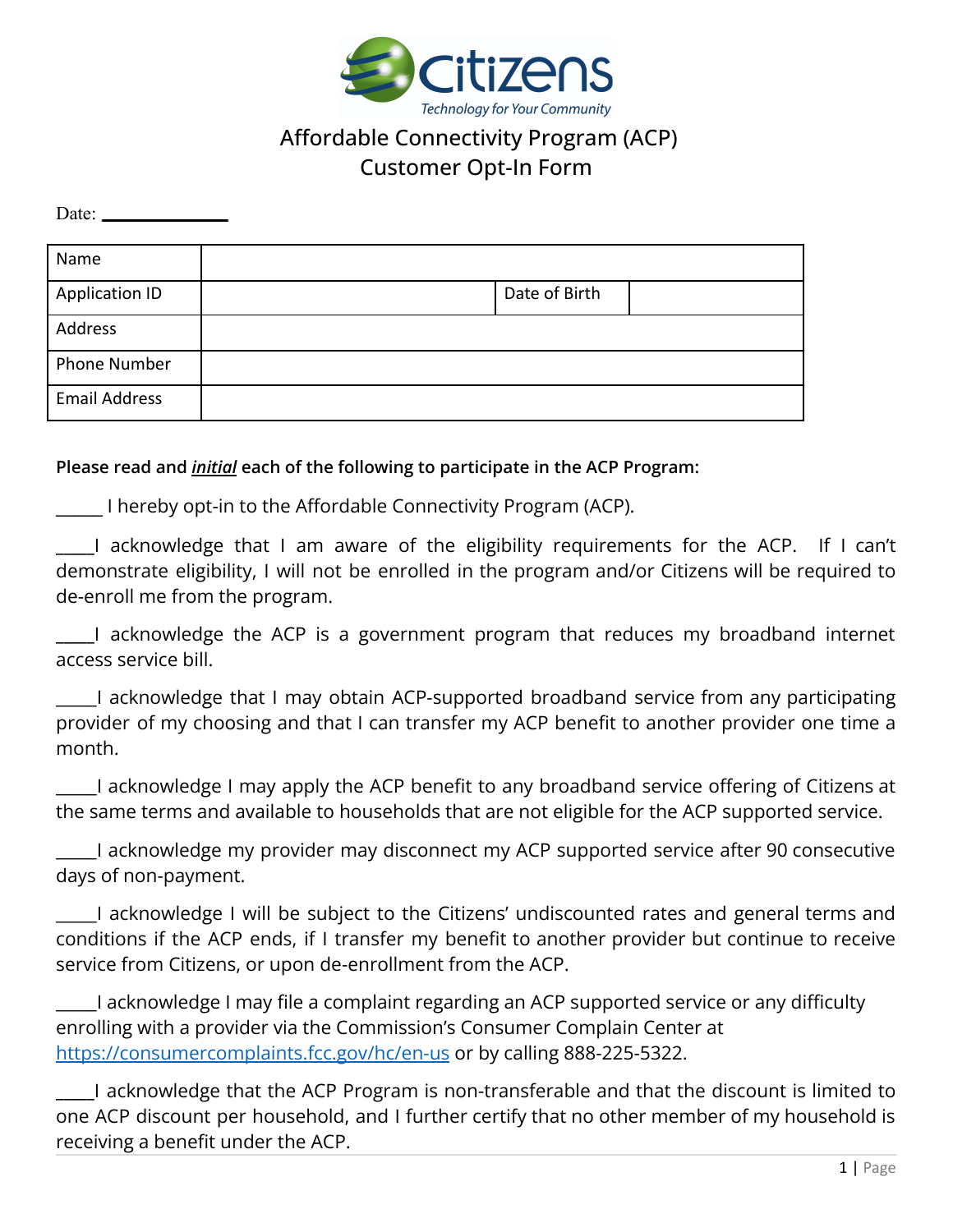

# Affordable Connectivity Program (ACP) Customer Opt-In Form

**\_\_\_\_\_** I acknowledge that I have reviewed the available services and upload/download speeds and data caps for services offer by Citizens for the ACP Program.

**\_\_\_\_\_**I consent to applying my ACP program benefit to the broadband Internet access service I receive from Citizens.

**\_\_\_\_\_**I consent to Citizens disclosing and/or transmitting any information required to the program Administrator for my participation in the program including but not limited to my name, my dependent's name, date of birth, last 4 digits of social security number or Tribal Identification Number, address, telephone number, type of service, start date of service, termination of service date, ACP Program discount amount, eligible program, tribal benefit status, Lifeline Tribal Benefit, Linkup Service Date and Independent Economic Household certification date.

**\_\_\_\_\_**I acknowledge that if Citizens has a reasonable basis to believe that I am no longer eligible to receive the ACP benefit, I will receive a notification of impending termination of my ACP benefit and will have 30 days following the date of such notice to demonstrate continued eligibility.

**\_\_\_\_\_**I acknowledge that my participation in the ACP does not relieve my obligations to adhere to Citizens' posted rates, terms and conditions, or other rules and regulations or tariffs that govern the services I receive.

**\_\_\_\_\_**I acknowledge that the monthly ACP Benefit will not be prorated but may be less than the full benefit during the first and final month of the program.

**\_\_\_\_\_**I certify that:

- (1) I have confirmed my eligibility for the Affordable Connectivity Program through the National Verifier.
- (2) I reviewed the above disclosures and consent to ACP program enrollment.

Customer Signature **Date** Date